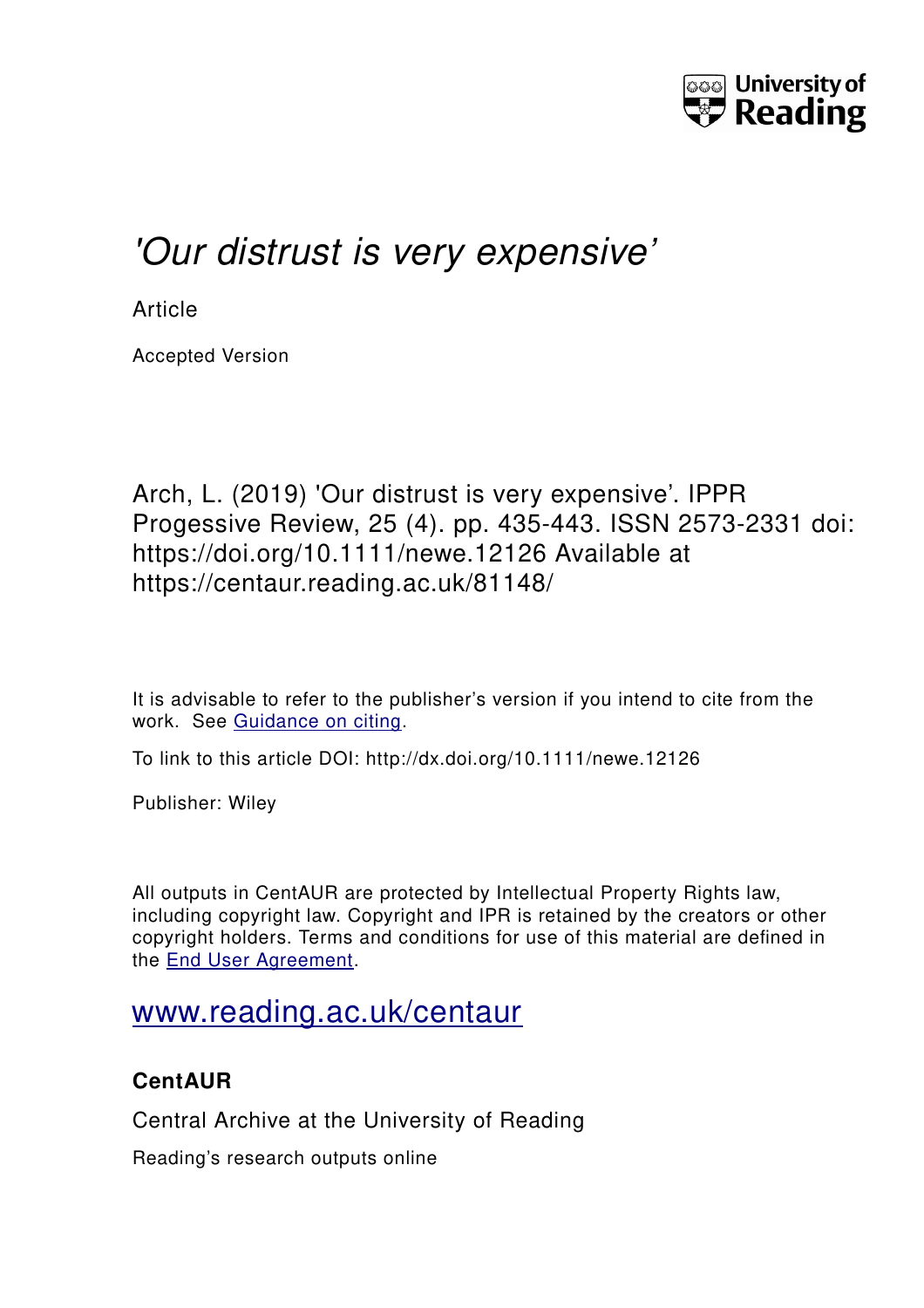#### **Biography**

**Given name**: Linda

#### **Surname**: Arch

 $\overline{a}$ 

Linda Arch is a Lecturer in Finance at the ICMA Centre, Henley Business School, University of Reading.

She has recently published a study of bank regulation in the UK in the twenty-five years after the Second World War, titled *The Regulation of the London Clearing Banks, 1946–1971: Stability and Compliance* (Cham, Switzerland: Palgrave Macmillan, 2018), see: https://link.springer.com/book/10.1007/978-3-030-00910-6.

She writes here in a personal capacity. Contact: linda.arch@icmacentre.ac.uk

#### **'Our distrust is very expensive': How do we restore trust in banks? 1**

For those interested in the development of banking and bank regulation in the UK over the last four decades, three trends are remarkable. First, from the 1970s the banking system has become less stable, certainly in comparison with the twenty-five to thirty years after the Second World War. That earlier period of stability in banking ended in December 1973 when the secondary banking crisis broke, part of a wave of banks failures in 1973 and 1974. Globally, there were an estimated 147 banking crises between 1970 to 2011, a period which included the global financial crisis of 2007-09.<sup>2</sup> The journalist Martin Wolf has opined that "The age of financial liberalization has, in short, been an age of financial crises."<sup>3</sup>

Second, banking operates – certainly in the UK and possibly in many other countries – against the backdrop of a quite dramatic change in attitude towards banks since the 1980s. The *British Social Attitudes Survey* reported in 2013 on "perceptions of how well major

<sup>1</sup> The quotation is from a lecture on 25 January 1841 by Ralph Waldo Emerson to the Mechanics' Apprentices' Library Association, titled 'Man the Reformer'.

<sup>2</sup> Laeven, L, and F Valencia (June 2012) 'Systemic Banking Crises Database: An Update, WP/12/163', IMF Working Papers: 1-32.

<sup>3</sup> Wolf, M (2004) Why Globalisation Works, London: 280.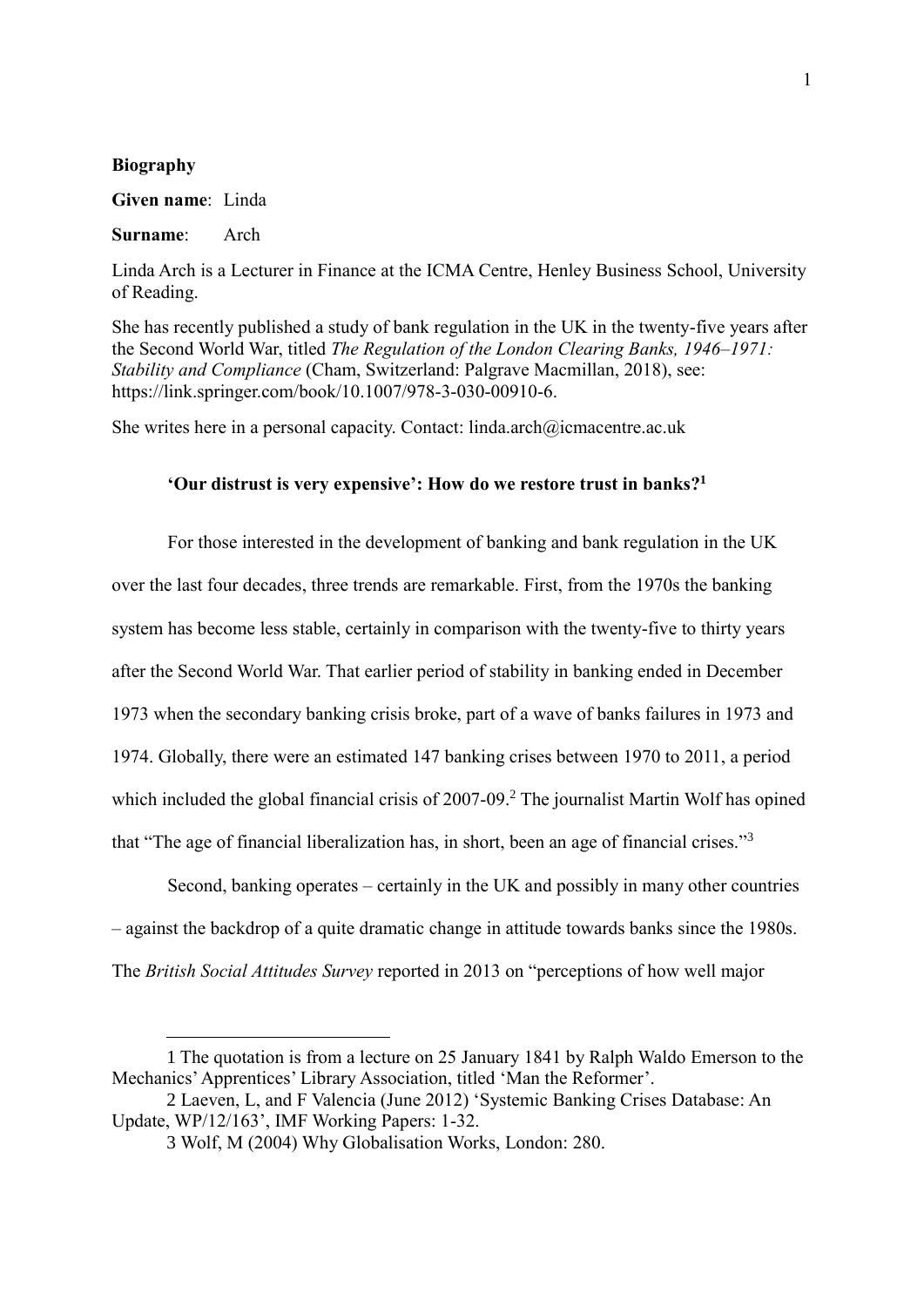institutions are run." In 1983, 90 per cent of respondents regarded the banks as being well run. By 1994, the figure had fallen to 63 per cent and by 2012 stood at just 19 per cent. This, they observe, was "probably the most dramatic change of attitude registered in 30 years of British Social Attitudes."<sup>4</sup> Insofar as being "well run" is an indicator that a bank is trustworthy, a plausible interpretation of this survey is that there has been a precipitous decline in the perceived trustworthiness of banks over the last three to four decades. The decline began, it should be noted, well before the global financial crisis of 2007-09. Moving beyond the UK, an online global survey by the communications firm Edelman in late 2017 asked people how much they trusted businesses in fifteen different industry sectors "to do what is right." Only 54 per cent of respondents trusted businesses in financial services "to do what is right," which was the lowest score of the fifteen sectors.<sup>5</sup>

In contrast, a notable feature of the banking system in the twenty-five to thirty years after the Second World War was that the London clearing banks were regarded as trustworthy by both the regulator (the Bank of England) and the public. In his 1962 book *Anatomy of Britain*, Anthony Sampson summed up the public perception of banks thus: "In their dedication, their lack of greed, and their sense of quiet service, the joint stock bankers provide a placid, safe centre to financial Britain: one can no more imagine a bank going bust than the monarchy falling."<sup>6</sup> In 1964, BBC Two broadcast a television series called 'Men [sic] and Money: The City in the 1960s: A Portrait of the Bankers who Ran London's "Square

<sup>4</sup> Park, A, C Bryson, E Clery, J Curtice, and M Phillips (eds.) (2013 Edition) British Social Attitudes 30, NatCen Social Research, London: xvi, xv.

<sup>5</sup> *2018 Edelman Trust Barometer Global Report*, accessed 11 October 2018, http://cms.edelman.com/sites/default/files/2018-

<sup>02/2018</sup> Edelman Trust Barometer Global Report FEB.pdf: 45. The 2018 Trust Barometer is their 18th annual trust and credibility survey. It measures trust across a number of institutions, sectors and geographies, surveying over 33,000 respondents across 28 countries.

<sup>6</sup> Sampson, A (1962) Anatomy of Britain, London: 375.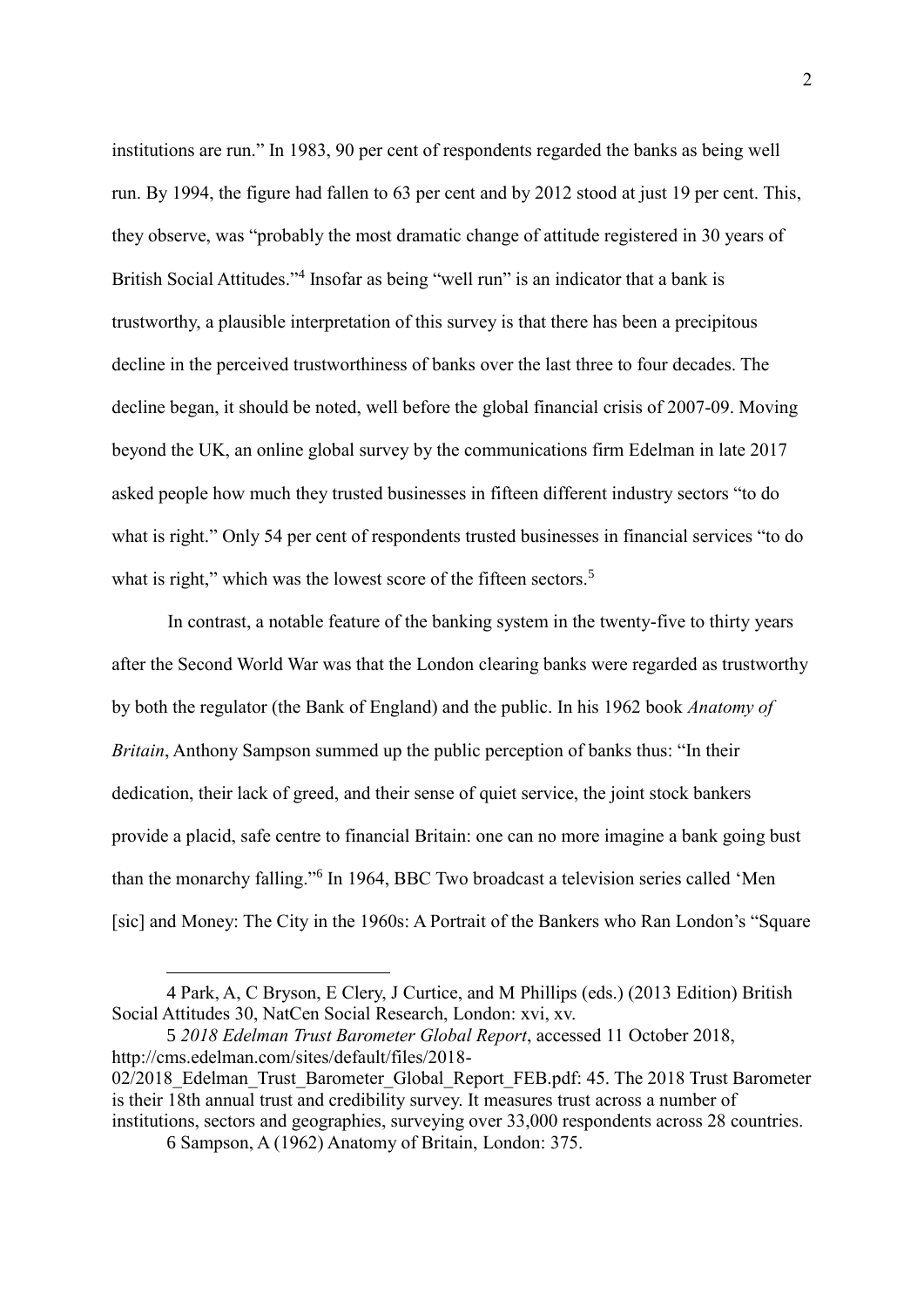Mile".' The second episode, 'A Question of Confidence', was subtitled 'People Trust Banks and the Banks Trust the Government.'<sup>7</sup>

Third, from the 1970s, bank regulation has become increasingly codified and formal, focused on the development of elaborate regulatory and supervisory structures and with a preference for detailed, often technically-complex rules. This may in part be explained by Vogel's hypothesis that free markets require more rules, not fewer.<sup>8</sup> He suggests that the period since around 1975 has not been a period of deregulation, as many assume, but rather a period of liberalization coupled with various forms of reregulation. This reregulatory trend, he argues, has tended to be "juridical" in nature, with informal rules being replaced with legal ones and tacit rules with codified ones.<sup>9</sup> This approach to regulation has prevailed during a period of great instability in banking, and one in which trust in banks has declined.

In light of these trends, and in the context of the UK's departure from the European Union, it is timely to explore the regulatory framework for UK banking. This exploration should take the form of a broad and democratic conversation, not a purely technocratic one. It should focus not so much on the detailed minutiae of regulation, as on the principles which must guide and underpin the regulatory framework for banks. A conversation of this nature will equip us to resist the pressure for the UK to engage in a post-Brexit bank regulatory 'race to the bottom'.

This article will now explore in more detail the second trend noted above – the steep decline in trust in banks. It is argued here that one principle which should underpin bank

<sup>7</sup> Martin, A (ed.) 'Men and Money: A Question of Confidence', *BBC Archive*, accessed 3 October 2018, http://www.bbc.co.uk/archive/menandmoney/6801.shtml. The programme was broadcast on BBC Two on 28 April 1964.

<sup>8.</sup> Vogel SK (1998) Freer Markets, More Rules: Regulatory Reform in Advanced Industrial Countries, Ithaca, NY: 16.

<sup>9.</sup> Ibid., 17.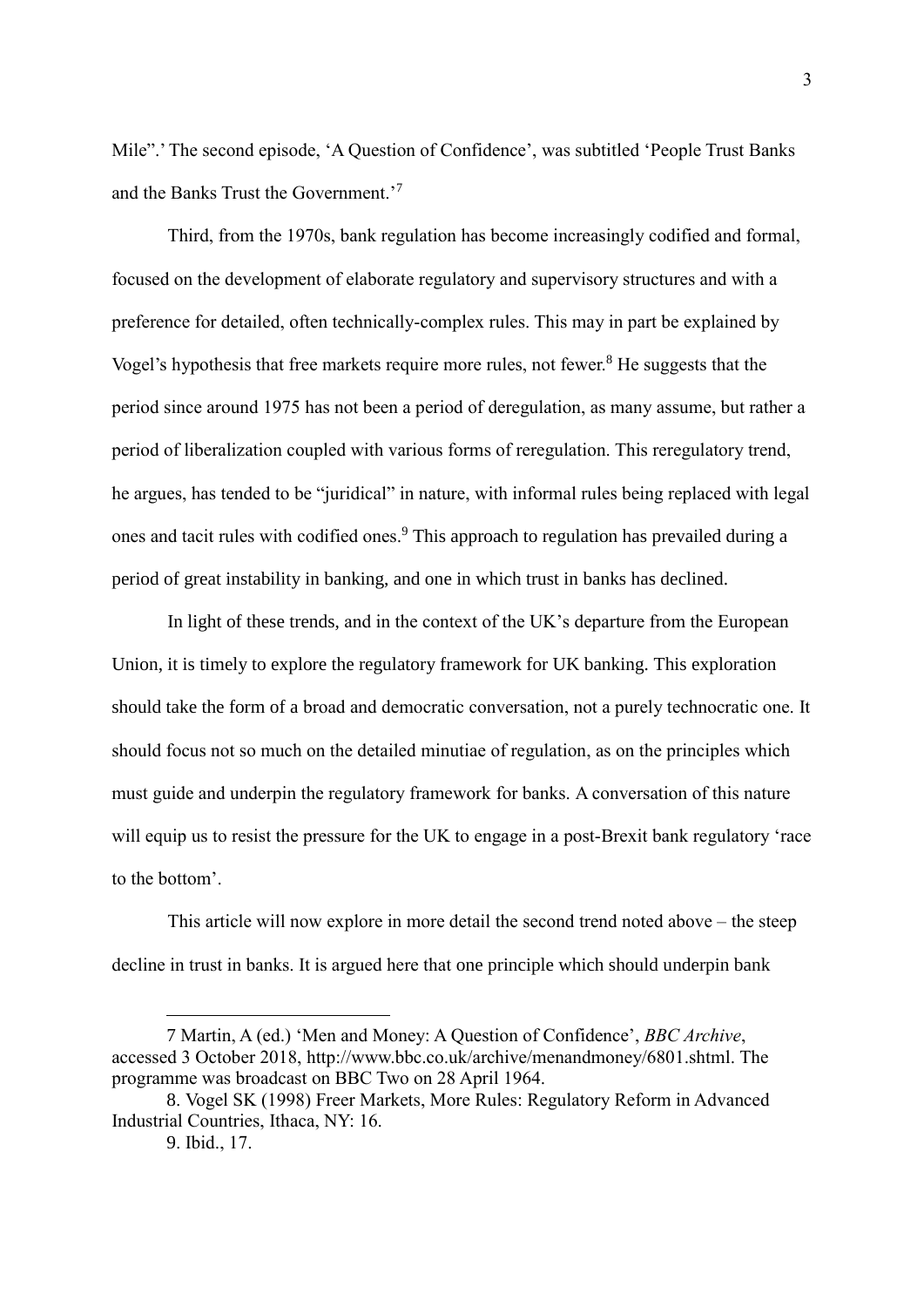regulation is that effective bank regulation depends upon the placing and accepting of trust, and that this in turn depends upon trustworthy banks and bank regulators. This requires the perception that banks are not trustworthy to be reversed. On one level, the answer to the question 'How can we restore trust in banks?' is straightforward: it is by encouraging and / or incentivising banks to become *trustworthy*. Trustworthiness is the starting point for the placing and accepting of trust and is central to a well-functioning banking system in a democratic society. It is not only a question of having trustworthy banks. The system also requires a trustworthy bank regulator with high levels of legitimacy. This leads to the question: What does it mean to be a trustworthy bank (or bank regulator)?

It is useful in grappling with this question to consider some of the academic scholarship on trust. Nooteboom suggests that we think about the concept of trust together with the concept of control. They can be thought of as existing towards either end of a shared continuum. As trust expands along the continuum, control shrinks, and vice versa. When our approach is one of control rather than trust, this implies that we implement, monitor and enforce rules. In contrast, when we place trust, we do so on the basis of the other person or entity's competence (their "technical ability to act in line with agreements") and on the basis of their intentions – the "will and commitment" to act "according to the best of one's ability, and not to cheat."<sup>10</sup> A trustworthy bank would therefore be a bank which is technically competent, which works to the best of its ability and which does not cheat. Once we are able to place trust in banks because they are trustworthy, we are less reliant on direct controls such as detailed, codified rules. For O'Neill, being trustworthy means being honest, competent and

<sup>10</sup> Nooteboom, B (2014) How Markets Work and Fail, and What to Make of Them, Cheltenham: 159-61.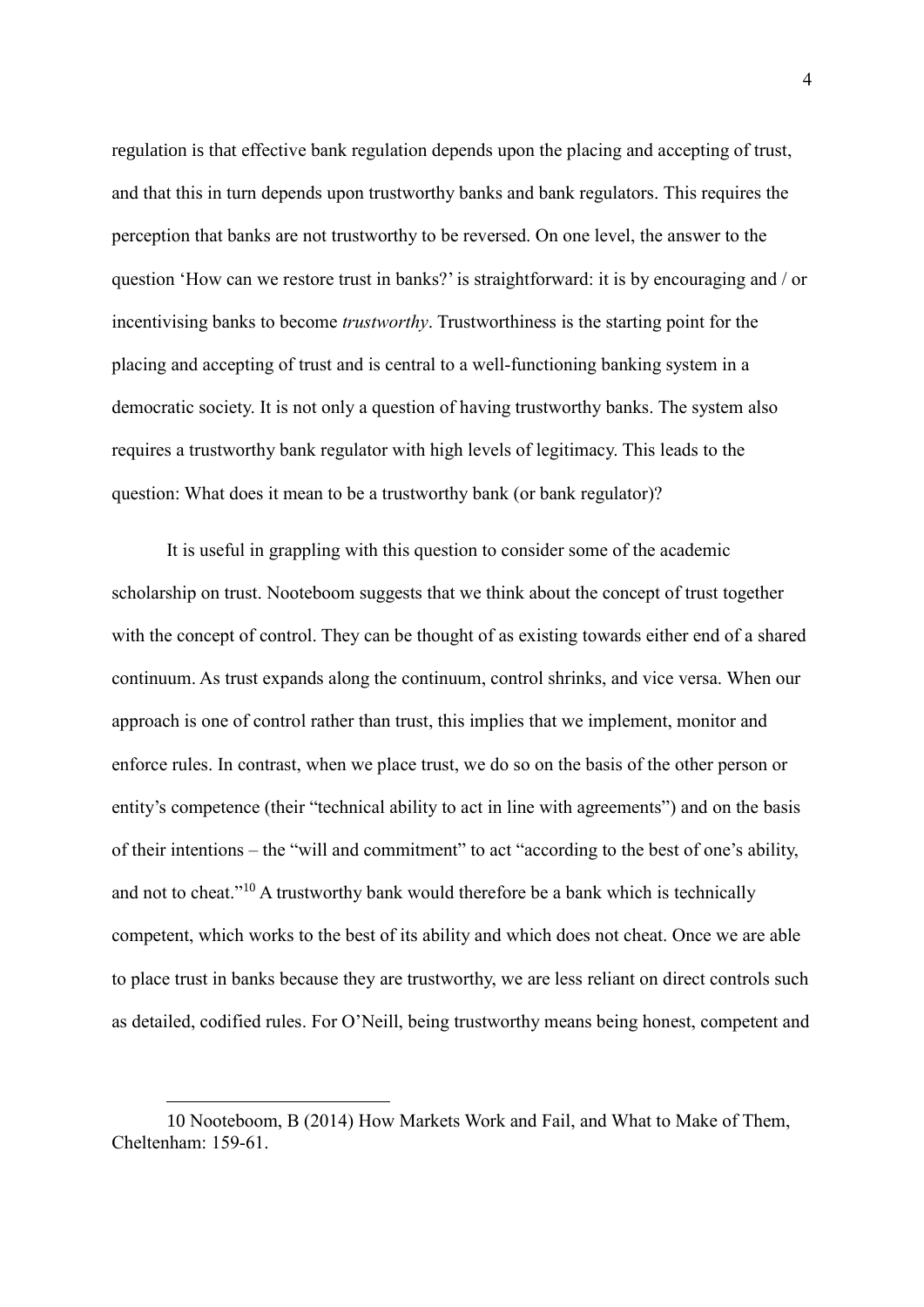reliable.<sup>11</sup> Mayer et al. suggest that the major part of organizational trustworthiness is explained by three qualities: the ability of the entity we trust (its competence); its benevolence towards us; and its integrity.<sup>12</sup> All three qualities are required. A bank which was technically highly competent, but which lacked integrity or had malevolent intentions towards its trustors would not be trustworthy.

The quality of benevolence towards one's trustor(s) seems to be particularly important and has potentially far-reaching corporate governance implications. A bank's trustors include, but extend well beyond, its shareholders. Its customers are also trustors, for example. The concept of having benevolent intentions towards one's trustors (arguably a more fitting term rather than the attenuated term 'stakeholders') is in tension with the conventional view that the purpose of the firm is, above all, to maximise shareholder wealth, and that the interests of shareholders should be placed above those of other trustors. <sup>13</sup> Moreover, given the special position of banks and of the banking system in an economy, society itself can be considered a trustor of the banking system since society places its trust in, and relies on, that system. Being trustworthy as a sector requires having benevolent intentions towards society.

<sup>11</sup> O'Neill, O (June 2013) 'What We Don't Understand About Trust', *TED: Ideas Worth Spreading*, accessed 3 October 2018,

https://www.ted.com/talks/onora\_o\_neill\_what\_we\_don\_t\_understand\_about\_trust/transcript? language=en.

<sup>12</sup> Mayer, RC, JH Davis, and FD Schoorman (July 1995) 'An Integrative Model of Organizational Trust', The Academy of Management Review, 20(3): 709-34.

<sup>13</sup> The Companies Act 2006 requires directors to act in the way they consider "would be most likely to promote the success of the company for the benefit of its members as a whole." It would be difficult to interpret the word "members" as meaning anything other than shareholders, although the Act does then require directors to "have regard to" other stakeholders. See "Companies Act 1946, chap. 46 [United Kingdom]" *legislation.gov.uk*, accessed 5 November 2018, https://www.legislation.gov.uk/ukpga/2006/46/contents: Part 10, Chapter 2, 172.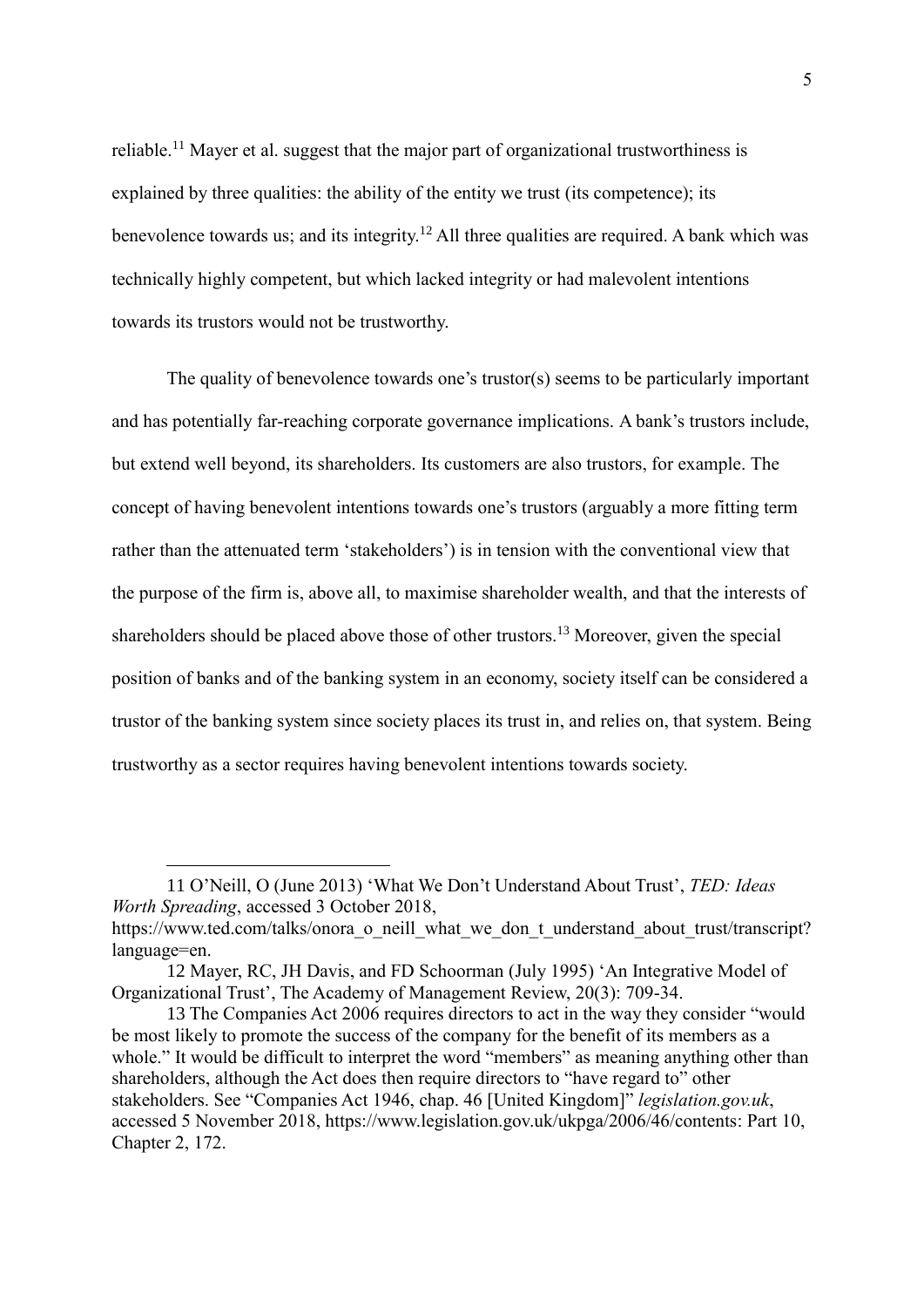From these definitions we can begin to distil the essence of trustworthiness as meaning that for a bank to be trustworthy, it must possess certain qualities (including integrity, technical competence and benevolent intentionality).

How does a policy objective of supporting banks to increase their trustworthiness relate to bank regulation more generally? O'Neill argues that increasingly, regulation has tended to be seen as a substitute for trust. An agent cannot be trusted, so regulation is required. One problem with seeing regulation as a substitute for trust is that it may lead to an infinite regress.<sup>14</sup> A bank cannot be trusted and so needs to be regulated. Furthermore, the regulator of that bank cannot be trusted and therefore needs to be regulated as well, and so on. A hint of this logic of regulation as a substitute for trust is evident in the trend in many countries in the last several years to establish independent 'fiscal watchdogs', such as the UK's Office for Budget Responsibility (OBR). The very existence of the OBR assumes that the existing agents or agencies who have responsibility for monitoring the public finances cannot be trusted and a regulator is required to monitor them as well.<sup>15</sup> O'Neill argues that, on the contrary, regulation must rest upon trust – it complements trust, as Nooteboom would see it.

This is particularly the case in the context of contemporary banking and bank regulation. Nooteboom suggests that in situations of high uncertainty, or in situations where monitoring is difficult, one necessarily becomes more reliant on trust. Since the 1970s, many banks and financial institutions have become more complex in terms of the nature of the

<sup>14</sup> O'Neill, O (20 November 2014) 'Building Trust', a lecture at Saïd Business School, University of Oxford.

<sup>15</sup> 'What We Do', *Office for Budget Responsibility*, accessed 3 October 2018, http://budgetresponsibility.org.uk/about-the-obr/what-we-do. The OBR was established in 2010.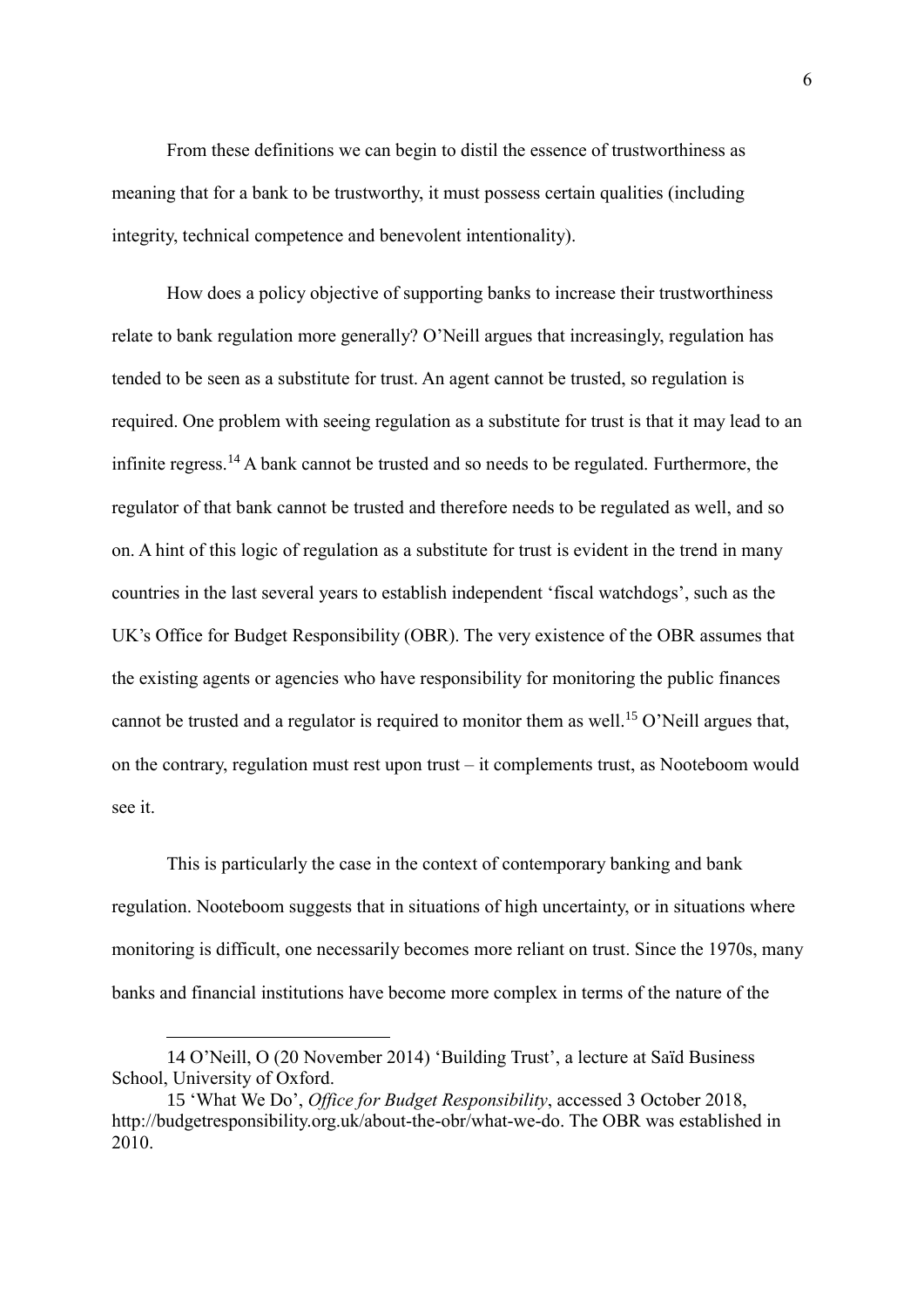products and services they sell, the structure of the industry, the global nature of their operations, and their corporate structures. Herring and Carmassi point out that even in the aftermath of the global financial crisis, it has not been possible to stop or reverse the trend towards more complex financial institutions: "the overall degree of complexity (as measured by the number of subsidiaries) has not decreased since the crisis."<sup>16</sup> This necessarily makes monitoring more difficult and requires us, according to Nooteboom's logic, to rely more on trust than direct control.

If we accept that bank regulation must rest upon trust (rather than replace it) and that we are necessarily reliant on trust given the complex nature of contemporary banking, the challenge for policymakers is to develop policies which encourage and / or incentivise banks to become trustworthy, or more trustworthy. Three suggestions follow. First, in the area of corporate governance, it is worth considering whether the UK Corporate Governance Code should include a requirement that boards have an obligation to strengthen their company's trustworthiness. It might also be appropriate to require company directors to have a duty to strengthening a company's trustworthiness. Second, policymakers should ensure that regulators can monitor the trustworthiness of banks. For example, using O'Neill's definition (that being trustworthy means being honest, competent and reliable), these qualities can inform the nature of the information submitted periodically to the regulator (the provision of information being a very common regulatory tool in many regulated sectors). In practice this

<sup>16</sup> Herring, R, and J Carmassi (April 2015) 'Complexity and Systemic Risk: What's Changed since the Crisis?' in AN Berger, P Molyneux and JOS Wilson (eds.) The Oxford Handbook of Banking, 2nd edition, http://oxfordindex.oup.com/view/10.1093/oxfordhb/9780199688500.013.0004.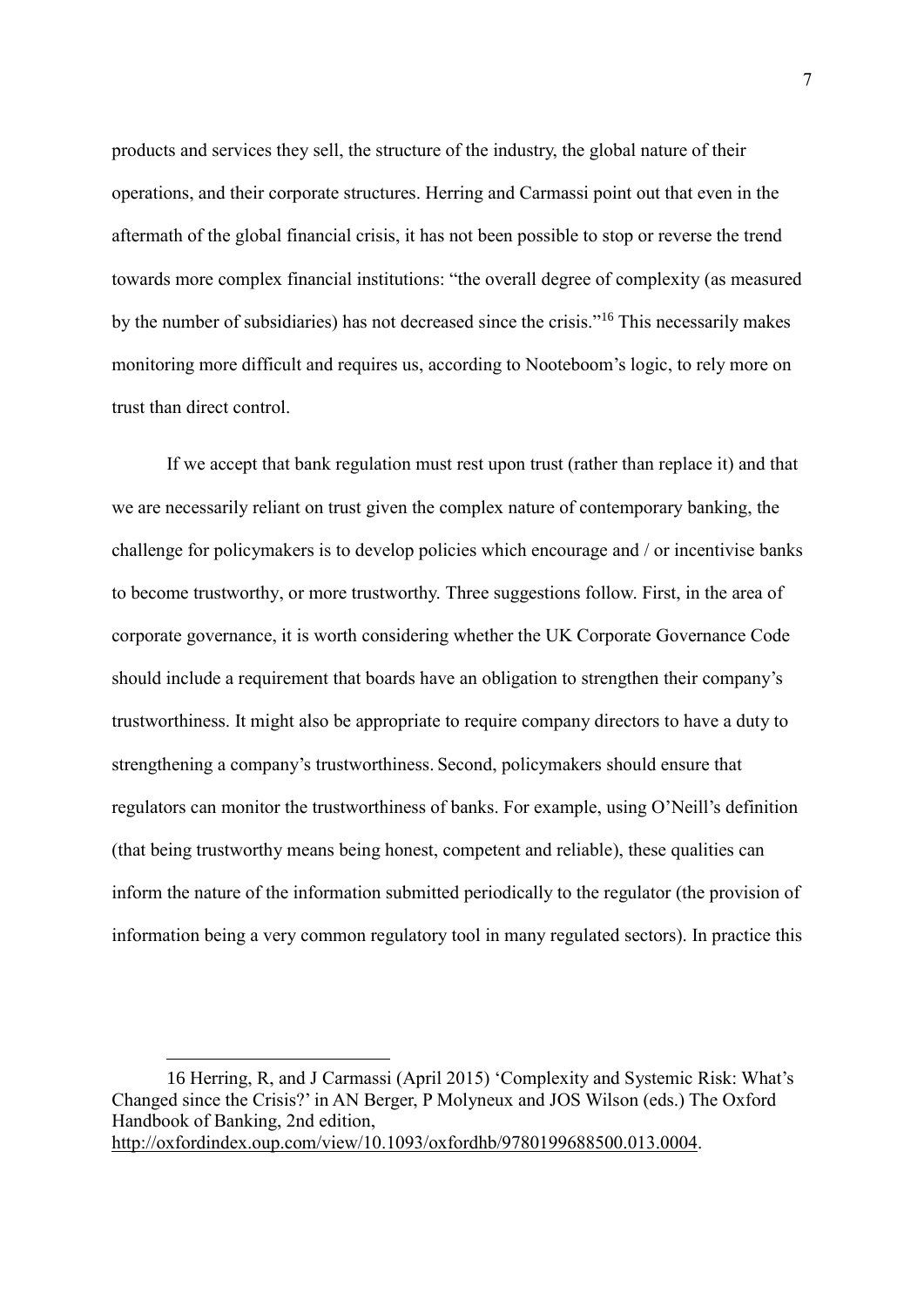means that information submitted should provide among other things "adequate, useful and simple evidence" of a bank's trustworthiness.<sup>17</sup>

It is sometimes assumed in policymaking that the fundamental driver of behaviour is material incentives, particularly financial incentives, and that achieving the behavioural outcomes we desire is a case of designing the right incentive structures. However, it should also be acknowledged that behaviour is shaped by the broader institutional framework, the dense thicket of institutions which shape our behaviour. The term 'institution' as it is used here has a different meaning from the term 'organisation'. Drawing on North, we can think of institutions as the entire array of "humanly devised constraints that structure political, economic and social interaction."<sup>18</sup> Institutions can take one of two forms: formal and informal. Formal constraints include constitutions, laws and property rights, while informal ones include sanctions, taboos, customs, traditions and codes of conduct. Policymakers need to consider how best to use not only formal constraints, but informal ones, too. The 2013 report of the Parliamentary Commission on Banking Standards, 'Changing Banking for Good' observed that, although a professional qualification had never been a formal requirement for being a banker, there has been a steep decline in membership of the professional body for bankers, the Chartered Institute of Bankers, in recent decades:

In the 1980s, there were as many as 150,000 members of what was then the Chartered Institute of Bankers (CIB), and approximately 10,000 members of the Chartered Institute of Bankers in Scotland (CIOBS). CIB membership had fallen to no more than 22,000 by 2010, with CIOBS/Institute membership remaining relatively constant at 10,500. It is clear, however, that of the approximately 450,000 individuals employed

<sup>17</sup> O'Neill, O (June 2013) 'What We Don't Understand About Trust', *TED: Ideas Worth Spreading*, accessed 3 October 2018,

https://www.ted.com/talks/onora\_o\_neill\_what\_we\_don\_t\_understand\_about\_trust/transcript? language=en.

<sup>18</sup> North, DC (Winter 1991) 'Institutions', Journal of Economic Perspectives, 5(1): 97-112.